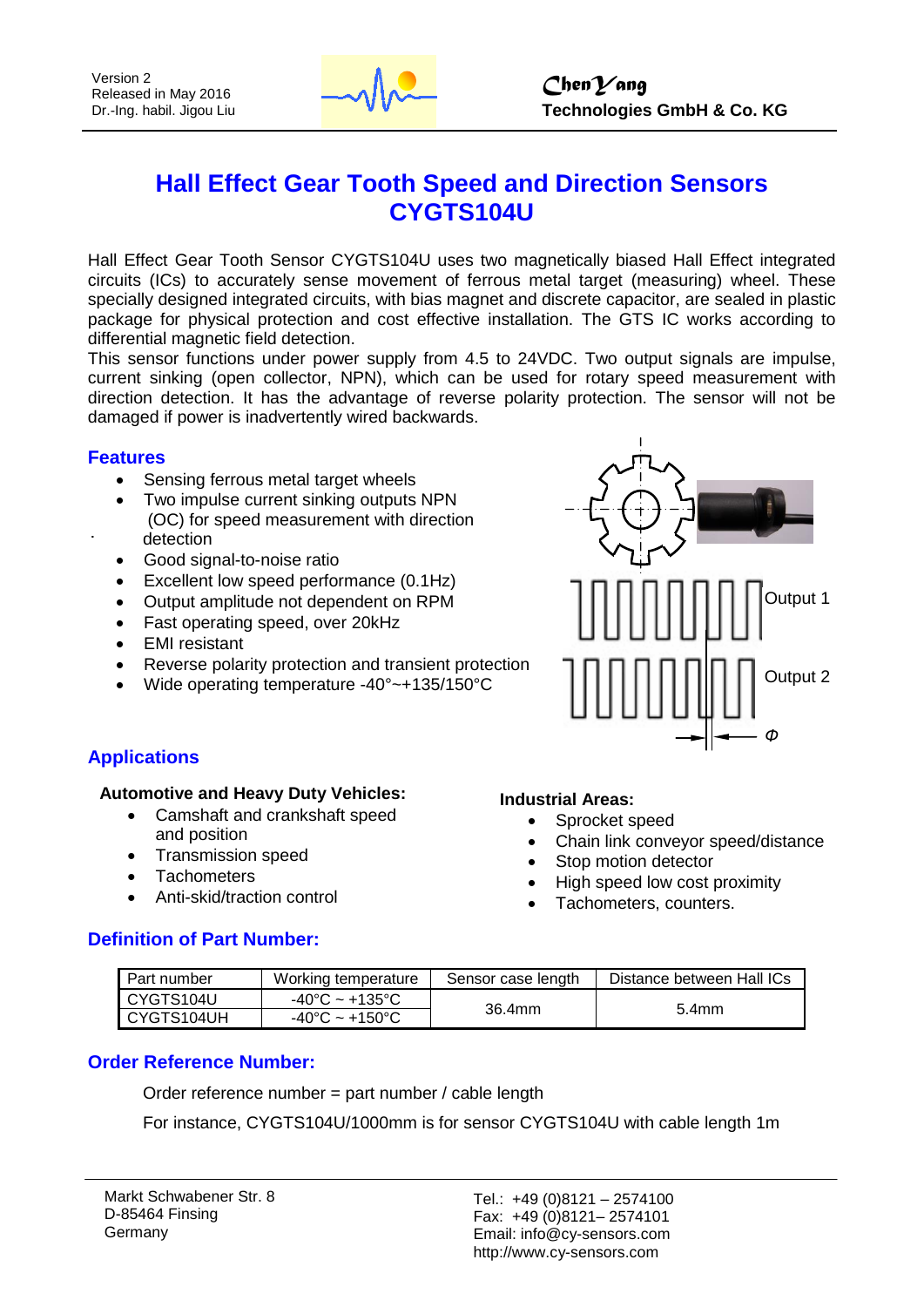

#### **Absolute Maximum Ratings**

| <b>Supply Voltage</b> | $-25V - +30V$                    |
|-----------------------|----------------------------------|
| Output Voltage        | $-0.7V^{\sim}+30V$ (Output high) |
| <b>Output Current</b> | Sinking 50mA                     |

## **Recommended Operating Conditions**

| Parameter                                 | Conditions         | Min           | Typ | Max         | Unit            |
|-------------------------------------------|--------------------|---------------|-----|-------------|-----------------|
| <b>Operating Temperature</b>              |                    | $-40$         |     | $+135/+150$ | $^{\circ}C$     |
| Supply Voltage Vcc                        |                    | 4.5           |     | 24.0        | V <sub>DC</sub> |
| <b>Supply Current Icc</b>                 |                    |               | 2.0 | 3.0         | mA              |
| <b>Output Saturation Voltage Vsat</b>     | Low Output         | ≤0.50         |     |             | VDC             |
| High Output Voltage (Voh)                 |                    | Voh ≥Vcc-0.5V |     | $\vee$      |                 |
| Frequency range                           |                    | 0.1           |     | 20          | kHz             |
| <b>Output Current</b>                     | Low Output         |               |     | 20          | mA              |
| <b>Output Leakage Current</b>             | <b>High Output</b> |               |     | 10          | μA              |
| Rise Time (at load resistanc $2k\Omega$ ) |                    |               |     | ≤10.0       | μs              |
| Fall Time (at load resistanc $2k\Omega$ ) |                    |               |     | ≤10.0       | μs              |

#### **Block Diagram**



#### **Connection**

The output of the sensors is sinking current NPN (open collector). A pull-up resistor (2.5k $\Omega$ -15k $\Omega$ ) should be connected to the sensor output circuit (between power supply Vcc and outputs). Please connect the pull-up resistors of both outputs before switching on the power supply.

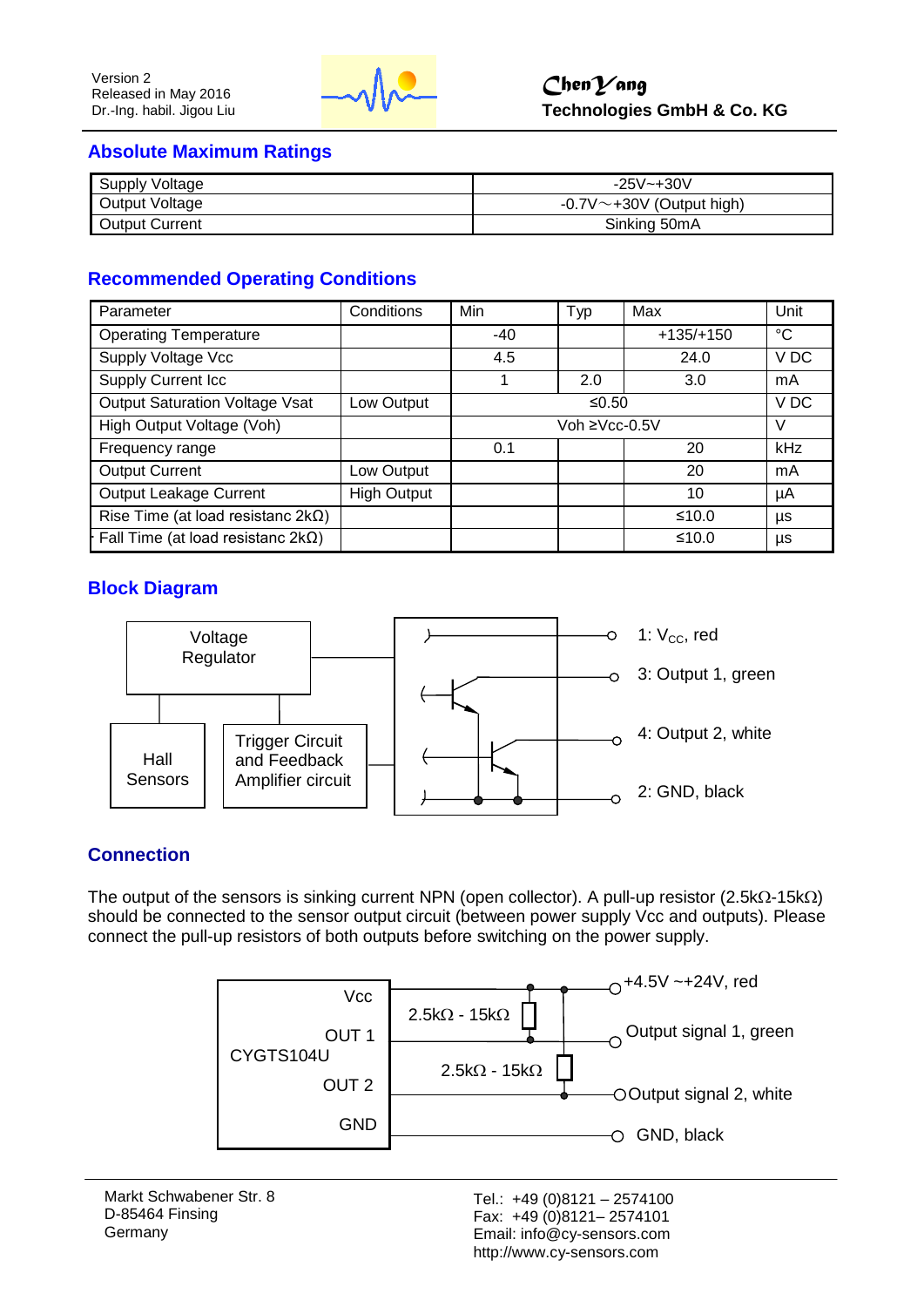

## **Differential Magnetic Field Detection**



| Operating point: | $B2-B1 < \Delta B_{OP}$ switches the output ON (V <sub>o</sub> = LOW)   |
|------------------|-------------------------------------------------------------------------|
| Release point:   | B2-B1 > $\Delta B_{RP}$ switches the output OFF (V <sub>Q</sub> = HIGH) |
|                  | $\Delta B_{RP} = \Delta B_{OP} + \Delta B_{HYS}$                        |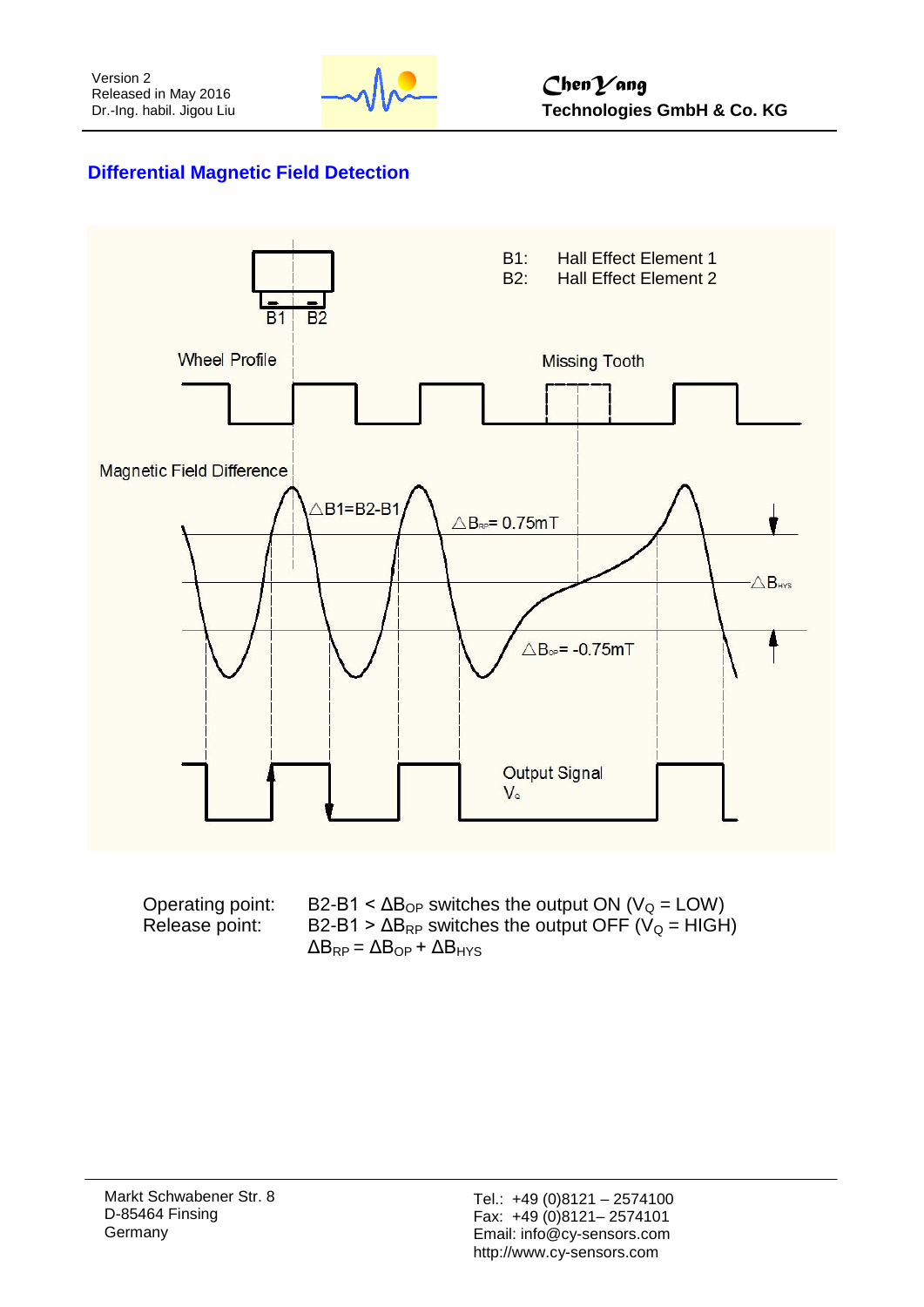

## **Sensor Position to Target (Measuring) Wheel**



- *D*: Outside Diameter *d:* Root Diameter
- *W*: target thickness ≥5mm
- *h:* Tooth height ≥3mm
	- *h*=(*D-d*)/2
- *g*: Sensing Gap ≥0.1mm
- L1: Tooth width
- L2: Tooth spacing

## **Reference Target Wheels and Sensing Gap (unit: mm)**

| Target wheel   | Outer    | Tooth  | Tooth | Tooth   | Target           | Teeth  | Sensing      |
|----------------|----------|--------|-------|---------|------------------|--------|--------------|
|                | diameter | Height | Width | Spacing | <b>Thickness</b> | Number | Gap/distance |
| Target wheel 1 | 28       | 5.0    | 7.34  | 7.34    | 8.0              |        | $0.5 - 5.0$  |
| Target wheel 2 | 28       | 5.0    | 3.66  | 3.67    | 8.0              | 12     | $0.5 - 4.0$  |
| Target wheel 3 | 28       | 3.0    | 2.0   | 2.0     | 8.0              | 22     | $0.5 - 2.4$  |
| Target wheel 4 | 81.5     | 3.0    | 2.0   | 2.0     | 8.0              | 64     | $0.5 - 2.0$  |



Characteristics will vary due to target size, geometry, location, and material. Optimum sensor performance is dependent on the following variables which must be considered in combination:

- Target material, geometry, and speed
- Gap between sensor and target
- Ambient temperature
- Magnetic material in close proximity.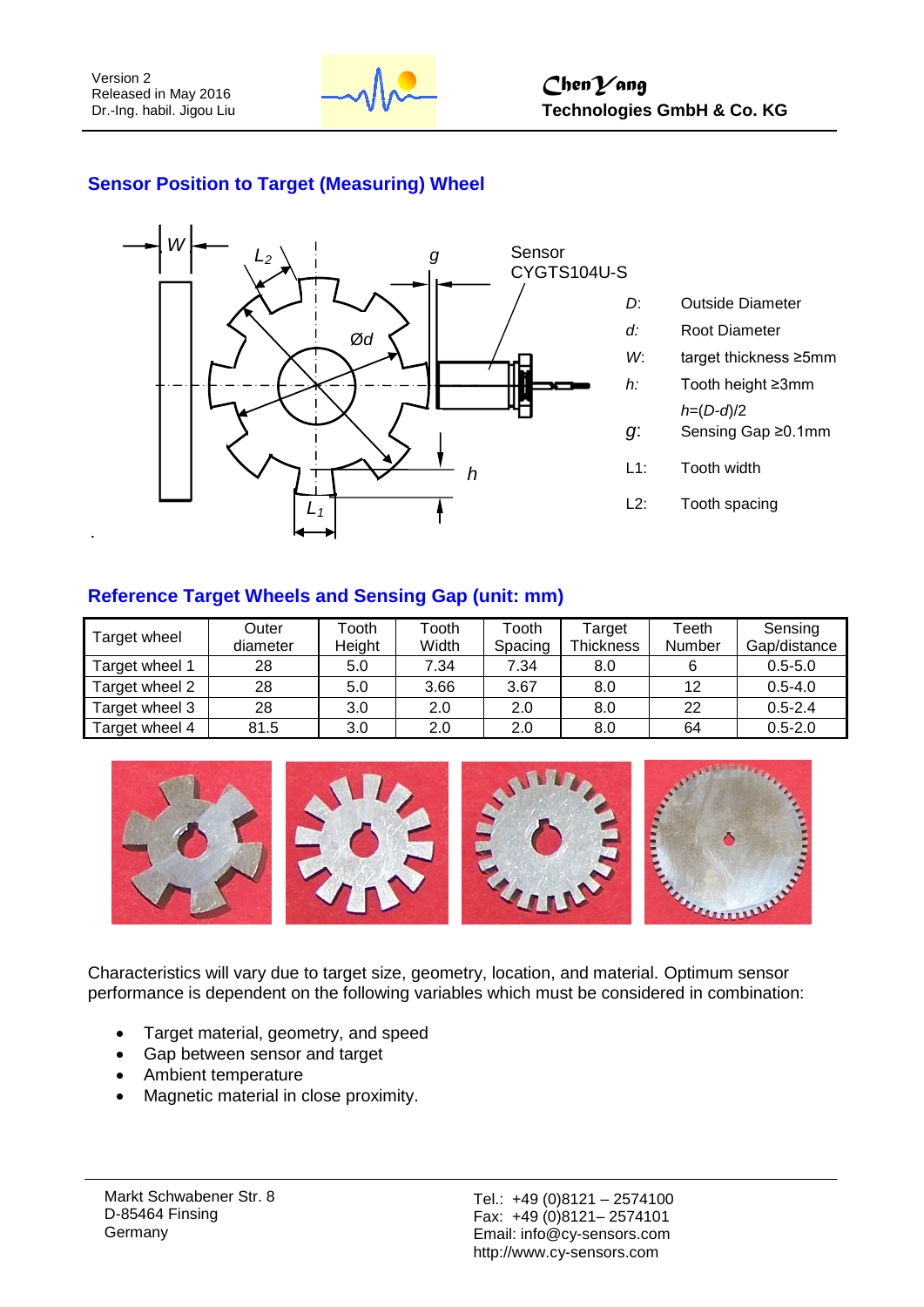





## **Mounting Dimensions (for reference only)**



Markt Schwabener Str. 8 D-85464 Finsing **Germany** 

Tel.: +49 (0)8121 – 2574100 Fax: +49 (0)8121– 2574101 Email: info@cy-sensors.com http://www.cy-sensors.com